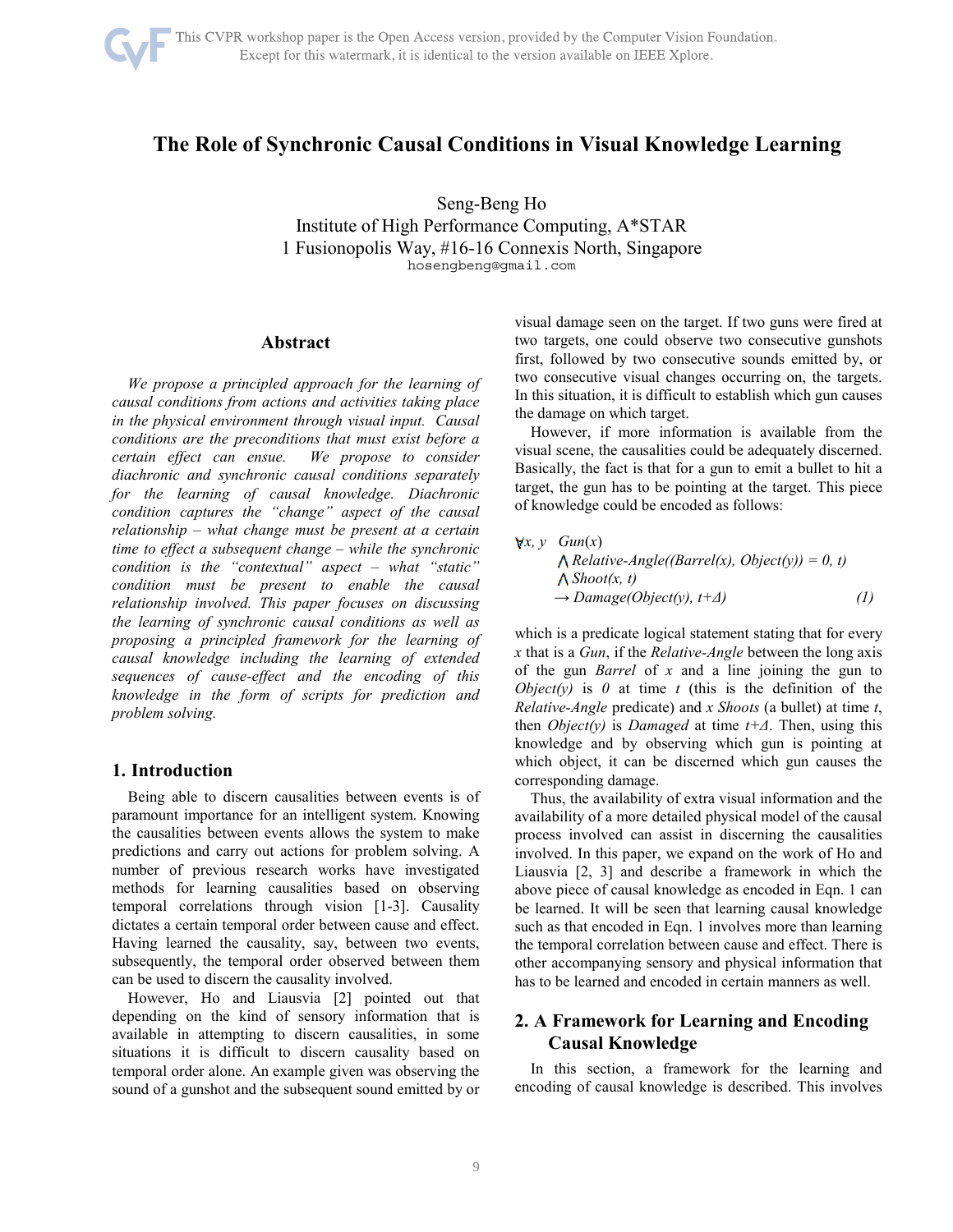the principled learning of what are termed the *diachronic* and *synchronic* causal conditions, as well as the learning and encoding of sequences of causally connected actions into event scripts [4-8]. The scripts encode causal-spatialtemporal knowledge, similar to the knowledge structures encoded in causal-spatial-temporal AND-OR graphs as investigated by Tu et al. [9] but with extra information learned and encoded that can better represent the causal and physical properties of the objects and processes involved for the use of subsequent processes such as prediction and problem solving. The primary difference between the framework developed here with regards to scripts and that of some previous work on scripts [4-6] is that this previous work does not deal with learning of scripts directly from visual information. Compared with some other previous work that discusses learning of scripts from visual information [7, 8], we present a more complete and principled framework of learning and encoding of causal knowledge into scripts in this paper.

#### **2.1. Diachronic and Synchronic Causal Conditions**

Some previous work [7, 8, 10] has shown that it is essential to separate two basic kinds of causal conditions – the diachronic and synchronic causal conditions. We use a simple scenario in Figure 1 to illustrate this idea.

In Figure 1 it is shown that there are 3 objects, A, B, and C in an environment represented by the rectangle. Suppose we ignore the presence and influence of the rectangle and consider just the objects.



Figure 1: Example used to illustrate the idea of diachronic and synchronic causal conditions.

Consider that C always exists, at location Lc. This is represented as *Exist(C, Lc)*. Consider that A and B do not always exist and A appears at time T and then shortly after that (time *Δ* later) B appears, and that the locations of A and B are La and Lb respectively. This is known as the *Appear* action. Suppose we recognize a causal relation between the appearance of A and B. The relation is stated as *Appear(A, La, T)Appear(B, Lb, T+Δ)*. The appearance of A is termed the *diachronic* (*DIA*) causal condition of the causal relationship. Suppose also that we recognize that the existence of C at location Lc is necessary for the causal relationship to exist (i.e., without the presence of C, the appearance of A at La cannot cause the appearance of B at Lb). This is represented as:

$$
Exist(C, Lc) [SYN] \land Appear(A, La, T) [DLA]\n
$$
\rightarrow
$$
 *Appear(B, Lb, T+A)*\n(2)
$$

*Exist(C, Lc)* is known as the *synchronic* (*SYN*) causal condition, the absence of which entails the non-existence of the diachronic causal relation. It can be thought of as an "enabling" causal condition  $-$  i.e., it enables the diachronic causal relation to take place. The idea of "enabling" causal conditions has been investigated by Abelson in an earlier effort [11]. If we think of it in terms of counterfactual function, then it is like "had it not been there, the diachronic cause would not have given rise to the effect." Its counterfactual causal role is the same as that of the diachronic causal condition – "had the diachronic cause not been there, the effect would not have taken place." In the following discussions we will not explicitly label DIA and SYN for the sake of succinctness but their respective roles will be obvious. The learning mechanisms for the identification of these conditions will be discussed in the next two sections.

#### **2.2. Learning of Diachronic Causal Conditions**

Fire and Zhu [1], and Ho and Liausvia [2, 3] have described methods for learning causalities through video observation. In this paper we will extend on the method of Ho and Liausvia [2, 3] and describe below the essentials of the method that are relevant to the discussion in this paper.



Figure 2: (a) 3 events, A, B, and C are observed to occur in sequence. (b) B is sometimes observed not to take place between A and C.

Suppose there are 3 events, A, B, and C, that are observed to occur in sequence as shown in Figure 2(a). At this moment, Ho and Liausvia's method [2, 3] first proposes the two causal relations:  $A \rightarrow B$  and  $B \rightarrow C$ . If B is indeed always present after A and before C, it is deemed that A is an indirect cause of C and hence it is not necessary to encode  $A \rightarrow C$  separately. However, if B is sometimes not observed to take place between A and C, such as shown in Figure 2(b), then the confidence values for  $A \rightarrow B$  and  $B \rightarrow C$  are reduced. B could just be noise, and the  $A \rightarrow C$  relation is then proposed, and the confidence value associated with it will be adjusted accordingly dependent on whether subsequently C always follows A or A always precedes C. The method is related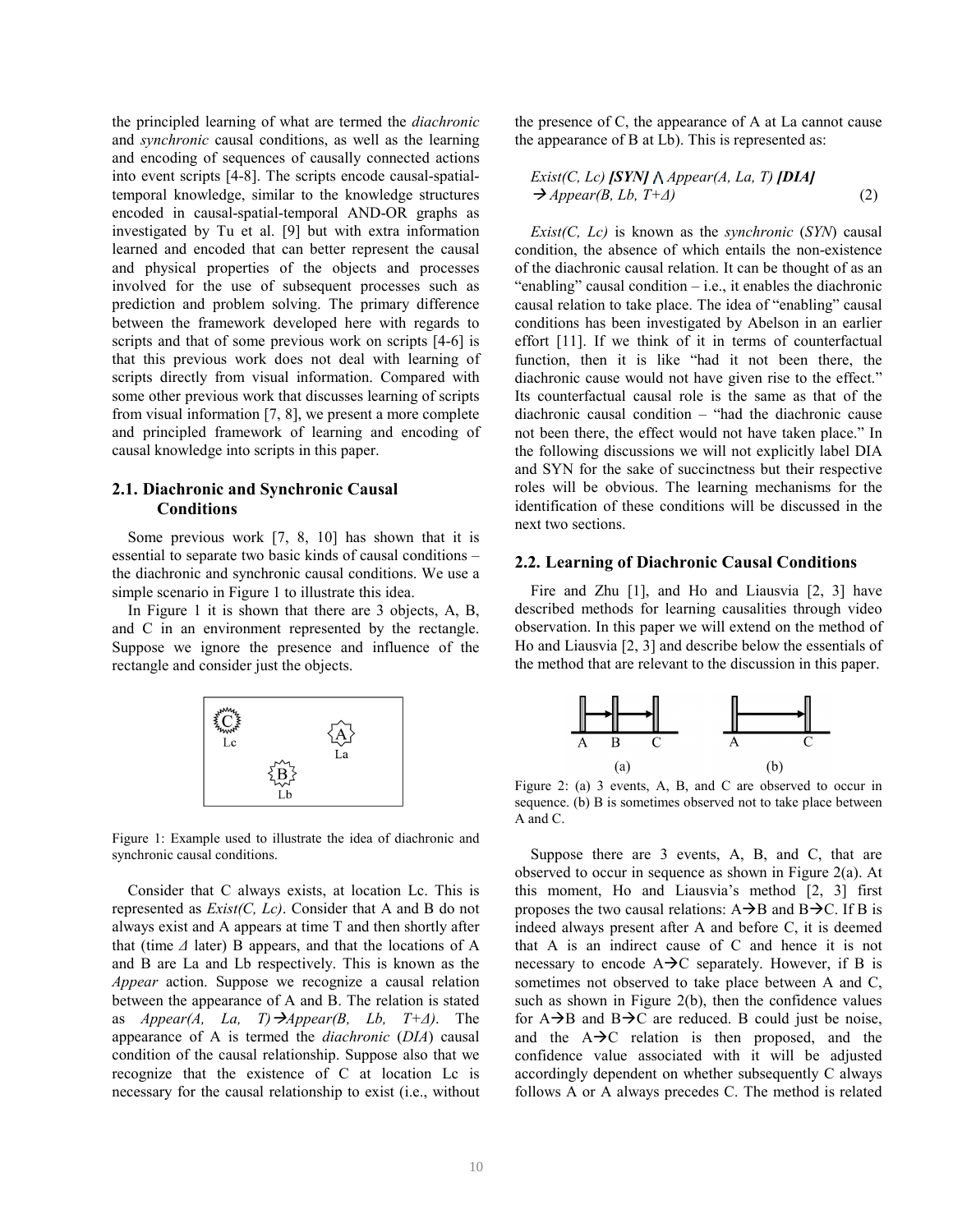to the psychological contingency model of psychology [12, 13] in which the causal contingency *ΔP* between an effect, *e*, and a cause, *i*, is defined as:

$$
\Delta P = P(e / i) - P(e / \neg i) \tag{3}
$$

which basically says that if an effect is observed in the absence of the cause, it reduces the probability of the causal contingency involved. (*P(e / i)* is the probability of observing *e* followed by *i*.

While Ho and Liausvia's method [2, 3] takes care of intervening "noisy events" between two events that are supposedly in a causal relationship, in the current discussion we assume that the situation is ideal and there is no intervening noise, so that a pair of events that consistently follow one another are identified to be causally linked.

#### **2.3. Learning of Synchronic Causal Conditions**

As discussed in Section 2.1, synchronic causal conditions are the "contextual" conditions that must be present to allow a cause to bring about an effect. The phenomenon of gravity is a good example to illustrate this idea [8, 10] - the release of an object (*Object(x)*) held in one's hand at one time instance *T causes* the falling of the object at the next time instance *T+Δ*. The diachronic condition is *Release(Object(x), T) and the causal relation*  is *Release(Object(x), T)*  $\rightarrow$  *Fall(Object(x), T+* $\Delta$ *)*. This could be learned through the process of learning diachronic conditions described above. However, there are other parameters associated with *Object(x)*, such as its location. The process might begin with a first experience of the *Release*  $\rightarrow$ *Fall* causality/phenomenon at a specific location, say, *X1*, at *T1*. The agent observing this will first encode a *specific* rule consisting of a specific synchronic condition such as:

$$
At(Object(x), XI, TI) \land Release(Object(x), TI)
$$
  
\n $\rightarrow Fall(Object(x), TI+A)$  (4)

Then, on a second observation at another location, *X2*, another rule is established:

$$
At(Object(x), X2, T2) \land Release(Object(x), T2)
$$
  
\n $\rightarrow Fall(Object(x), T2+A)$  (5)

Because the *X* parameter values in the *At(Object(x), X)* synchronic condition for both instances are different (one is *X1*, and the other is *X2*), through a process of inductive generalization [7, 8, 10], these two rules could be generalized and combined into a general rule:

$$
At(Object(x)), ANYWHERE, ANYTIME)
$$
  
 $\land Release(Object(x), SAME ANYTIME)$   
 $\rightarrow Fall(Object(x), SAME ANYTIME + \Delta)$  (6)

"*SAME ANYTIME*" means it is the same "anytime" as the one in the first line of the equation. This would be generalizing based on two instances termed "dual instance generalization." [7, 8, 10] If, on the other hand, the values of *X* are the same in the two instances that occurred at different times *T1* and *T2*, say *SX*, then that value is kept as a "must have" specific value for *X* in a combined rule, with the time being generalized to *ANYTIME*:

$$
At(Object(x)), SX, ANYTIME)
$$
  
 $\bigwedge$  Release(Object(x), SAME ANYTIME)  
 $\rightarrow$  Fall(Object(x), SAME ANYTIME +  $\Delta$ ) (7)

 Depending on a parameter called "desperation" which captures the desperation on the part of the agent involved in using a causal rule such as that above to solve problems, the number of instances observed before generalization could be more or fewer, as discussed in Ho [8].

Ho [8, 10] also discusses backing up from over generalization. For example, the gravity example above (Eqn. 6) of expecting that releasing an object anywhere will cause the object to fall may become invalid in certain orbital or outer space environment. Thus, a more specific rule may be formed:

$$
At(Object(x)), ANYWHERE ON EARTH, ANYTIME)
$$
  
 $\land Release(Object(x), SAME ANYTIME)$   
 $\rightarrow Fall(Object(x), SAME ANYTIME + \Delta)$  (8)

This process is called *retroactive restoration* of the earlier more specific conditions (i.e., *X1* and *X2* are actually all locations on earth) [8, 10]. It can also be formulated as an exception  $-$  e.g., the rule is applicable *ANYWHERE except CERTAIN OUTER SPACE LOCATIONS*, etc.

The process can be summarized as follows:

- 1. Inductively generalize over values of parameters in the diachronic or synchronic causal conditions that are different in different instances, using a *desperation* parameter to control how many instances to consider before executing generalization.
- 2. Retain the values of the parameters that are the same over instances.
- 3. Execute *retroactive restoration* if necessary and create exceptional conditions for general rules.

## **2.4. Learning of Event Scripts**

An event typically consists of a number of sub-actions.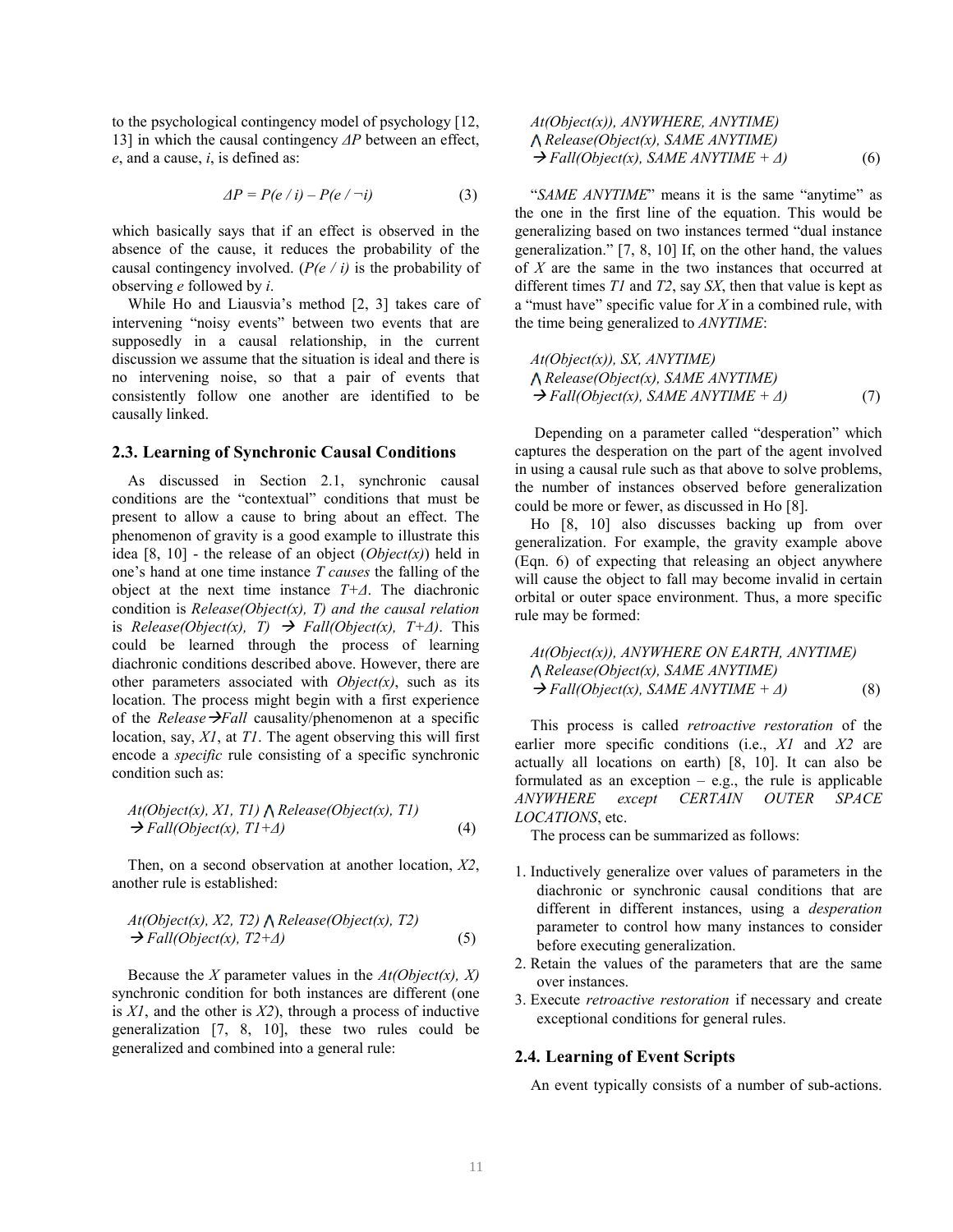These actions are typically causally connected and can be chained and learned in the form of a "script" [4-8]. Typically, a script encodes a starting state, a sequence of actions, and an ending state [4, 7, 8]. The gun-shootingbullet-damaging-object event discussed in Section 1 is an example of a script consisting of a number of causally linked sub-actions. In general, there are both diachronic and synchronic causal conditions to be learned. Let us now combine the devices described above to illustrate how an event script can be learned through visual observation.

Figure 3(a) illustrates the earlier mentioned gunshooting-bullet-damaging-object event in Section 1 with typical visual parameters such as those that may be supplied by a computer visual system. These parameters include the absolute location of the gun (represented, say, by its centroid),  $AL(Gun(x), X)$ , the absolute location of the target object,  $AL(Object(v), Y)$ , the absolute angle of the gun barrel's long axis in the environment,  $AA(Barrel(Gun(x)), A)$ , the relative distance between the gun and the target object,  $RD(Gun(x), Object(y), D)$ , the relative angle between the long axis of the gun and the line joining the gun's centroid to the target object,  $RA(Barrel(Gun(x)), Object(y), A), etc.$  For simplicity, we assume that the target object is a point object.



Figure 3: (a) One instance of a Gun(x) at a certain location with a certain orientation, and a target Object(y) at a certain location. (b) Another instance of  $Gun(x)$  and  $Object(y)$ .

Assuming that the bullet  $(Bullet(z))$  is moving slowly enough to be observed, a sequence of actions and the contextual states of Figure 3(a) would be as shown in Figure 4. Figure 4 is the Gun-Shooting-and-Damaging-Object (GSDO) event script learned and captured from the visual environment of the event of Figure 3(a), each line in the script representing the state of the world at that particular time step, starting from an arbitrary time T1. It is a SPECIFIC GSDO script because it is learned from a specific instance of the event, and the various parameters have specific values. One can think of the first line of the script as a "starting" state and the last line as an "outcome" state.

In Figure 4, the time steps are shown on the left as T1, T2, T3, … For this time variable as well as other variables in the figure, such as the location variable X, the number next to the variable represents the value of the variable. I.e., T1 means "T=1," or  $X6$  means " $X=6$ ," etc. This notation is used for the sake of brevity. Therefore, the time changes from T1 to T2, T2 to T3, etc. represent elemental time step changes. For simplicity, we use one value "X" to represent both the usual "X" and "Y" co-ordinates in a 2D environment. AL, AA, RD, and RA have the meanings as defined above. Appear, Disappear, Contact, Damage, and Press-Trigger have the usual meanings in English. After Bullet(z) Appears after the Press-Trigger event, it moves toward the target Object(y) and its absolute locations, AL, changes elementally (increasing by one unit for every unit time step) accordingly. The initial synchronic condition (INIT SYN COND) is replicated in every time step.

T1: AL(Gun(x), X1), AL(Object(y), X14), AA(Barrel(Gun(x)), A45), RD(Gun(x), Object(y), D6), RA(Barrel(Gun(x)), Object(y), 0) T2: Press-Trigger(Gun(x), X1), {same as INITIAL SYNCHRONIC CONDITION (INIT SYN COND) above at T1} T3: Appear(Bullet(z), X4), AL(Bullet(z), X4), {INIT SYN COND} AL(Bullet(z), X5), {INIT SYN COND}  $T4:$ T5: AL(Bullet(z), X6), {INIT SYN COND} T6: AL(Bullet(z), X7), {INIT SYN COND} AL(Bullet(z), X8), {INIT SYN COND}  $T7:$ T8: AL(Bullet(z), X9), {INIT SYN COND} T9: AL(Bullet(z), X10), {INIT SYN COND} T10: AL(Bullet(z), X11), Contact(Bullet(z), Object(z)), {INIT SYN COND} T11: Damage(Object(z), X12), Disappear(Bullet(z)), {INIT SYN COND}

Figure 4: A SPECIFIC GSDO (Gun-Shooting-and-Damaging-Object) script, learned and captured from the event instance of Figure 3(a). The arrow indicates the value of RA  $(=0)$  that corresponds to Gun(x) pointing at Object(y).

For brevity, we have omitted some other visual parameters associated with Bullet, such as the RD (relative distance) between it and the Gun and Object, which would be changing as Bullet moves. If these values are included, the system might discover other regularities, such as whenever the Contact event happens, the RD between Bullet and target  $Object(v)$  would be 0.

Note that as indicated with an arrow in Figure 4, the Barrel is pointing straight at target  $Object(y)$ , therefore the RA between the long axis of the Barrel and a line joining the centroid of  $Gun(x)$  to target Object(y) is 0.

Note also that underlying the time-step-by-time-step sequential structure of the script shown in Figure 4, there could be encodings of individual causal rules that were learned earlier or are learned as this current sequence of actions is observed or experienced. Based on the learning mechanisms of diachronic and synchronic causal conditions as described in Sections 2.2 and 2.3, some of the learned individual causal rules are:

Press-Trigger(Gun(x),  $X1$ ) $\Lambda$ {INIT SYN COND}  $\rightarrow$  Appear(Bullet(z), X4)  $\land$ {INIT SYN COND} (9)

 $AL(Bullet(z), *X) \wedge \{INIT SYNCOND\}$ AL(Bullet(z), \*X+ $\Delta$ 1)  $\Lambda$ {INIT SYN COND} (10)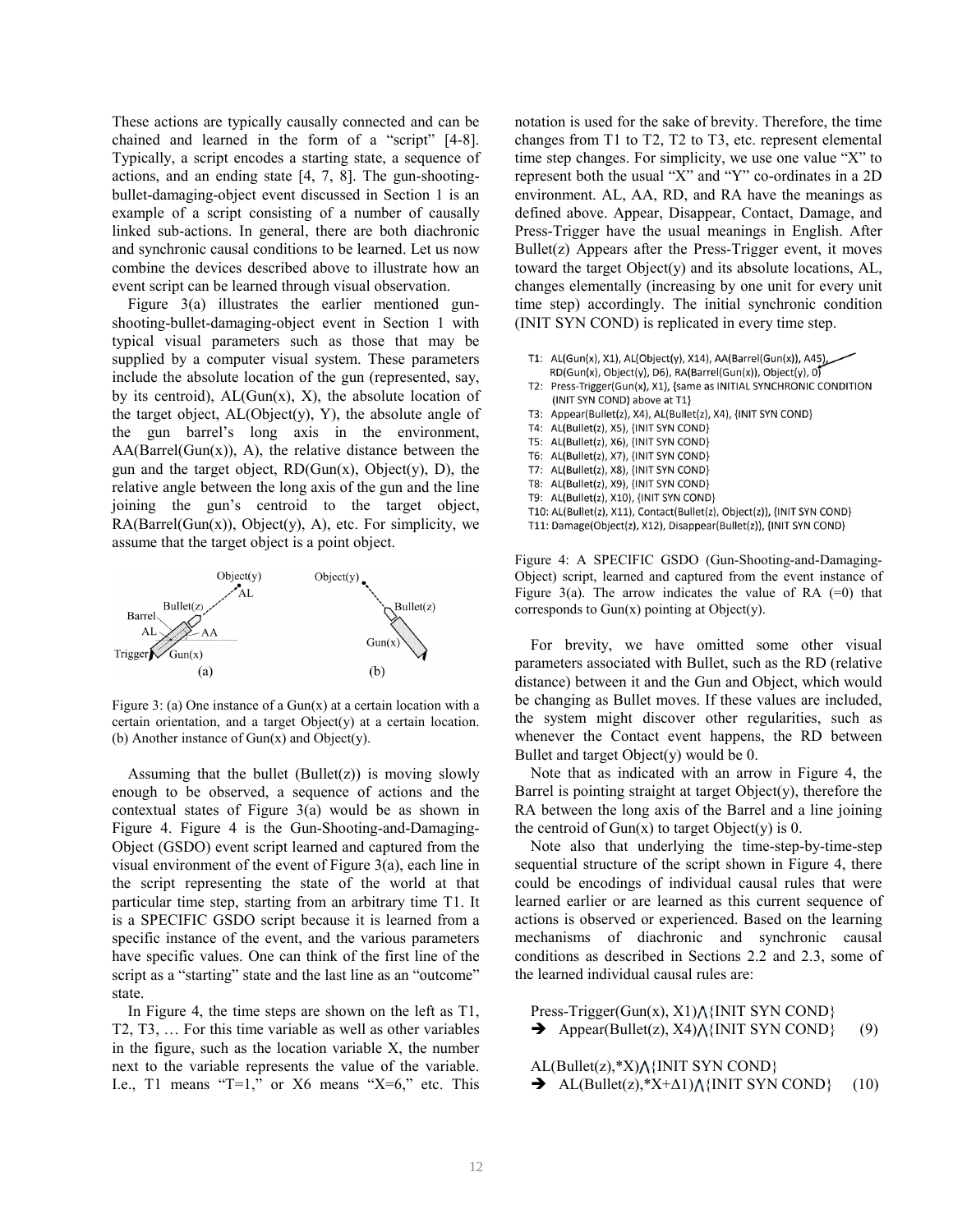$AL(Bullet(z), X11) \wedge Contact(Bullet(z), Object(z))$ {INIT SYN COND}  $\rightarrow$  Damage(Object(z), X12) ADisappear(Bullet(z)),  $\Lambda$ {INIT SYN COND} (11)

Eqn. 9 or causal rule 9 is shown to be a specific rule in the sense that the Press-Trigger and Appear actions both take place at specific locations X1 and X4 respectively. Eqn. 10 is general (i.e., the precondition is Bullet(z) at "any" X, represented as "\*X" and the effect is such that Bullet(z) is at "the *same* any X plus one" location, represented as " $X+\Delta 1$ ") because there is more than one instance of the bullet movement that have been observed and generalized over. Eqn. 11 is also specific. Eqns. 9 and 11 can become general rules after more instances of the actions involved are observed, such as after the situation of Figure 3(b) as represented in Figure 5.

Figure 4 is a SPECIFIC GSDO script because it contains specific values of various variables. Thus, it captures this particular event in which  $Gun(x)$  is shooting from a certain location, in a certain direction, and at target Object(y) at a certain location.

Now, suppose there is another instance of the event, shown in Figure  $3(b)$ , in which  $Gun(x)$  and target  $Object(y)$  are at different locations from that in Figure 3(a), then the script captured and learned will be as shown in Figure 5. In this instance, not only the locations of the objects involved are different, the distances between  $Gun(x)$  and target  $Object(y)$  are also different, resulting in Bullet(z) traveling for a shorter distance (fewer incremental distance steps) before hitting target Object(y).

| T31: AL(Gun(x), X31), AL(Object(y), X40), AA(Barrel(Gun(x)), A130), $\rightarrow$ |  |  |  |  |
|-----------------------------------------------------------------------------------|--|--|--|--|
| $RD(Gun(x), Object(y), D6), RA(Barrel(Gun(x)), Object(y), 0)$                     |  |  |  |  |
| T32: Press-Trigger(Gun(x), X31), {same as INITIAL SYNCHRONIC CONDITION            |  |  |  |  |

```
(INIT SYN COND) above at T31}
```
- T33: Appear(Bullet(z), X34), AL(Bullet(z), X34), {INIT SYN COND}
- T34: AL(Bullet(z), X35), {INIT SYN COND}
- T35: AL(Bullet(z), X36), {INIT SYN COND}
- T36: AL(Bullet(z), X37), {INIT SYN COND}
- T37: AL(Bullet(z), X38), {INIT SYN COND}
- T38: AL(Bullet(z), X39), Contact(Bullet(z), Object(z)), {INIT SYN COND}

T39: Damage(Object(z), X40), Disappear(Bullet(z)), {INIT SYN COND}

Figure 5: A SPECIFIC GSDO (Gun-Shooting-and-Damaging-Object) script, learned from the event instance of Figure 3(b).

After observing both instances of the GSDO event (each of which is learned as a SPEFCIFIC GSDO script), the system executes a "dual instance generalization" process as described above in Section 2.3, in which parameters that are observed to have different values are generalized, marked with a "\*" which means "any value" in Figure 6 (such as in Eqn. 10). Figure 6 is thus the GENERAL GSDO script. It includes the knowledge of Eqn. 1 but is

richer with more information. Therefore, "\*X" for the AL of the Gun means "any value for X." The Press-Trigger predicate also has an argument \*X, and this means it is an "any value" but the *same* value as the "X" in the AL predicate. Because in both instances, Bullet(z) appears at the mouth of the Barrel which is 3 locations away from its centroid, the generalization process takes note of this and generates  $*X+\Delta 3$  for the location of the appearance of Bullet(z).  $\Delta$ 3 means  $\Delta$ =3, which in turns means the location is incremented by 3 units from X, and it always has this value because it has this value in both instances of Figures  $3(a)$  and  $3(b)$ .

| *T: | AL(Gun(x), *X), AL(Object(y), *XX), AA(Barrel(Gun(x)), *A),<br>$RD(Gun(x), Object(y), *D), RA(Barrel(Gun(x)), Object(y), 0)$                                                                                                                                                                                                                                                     |
|-----|----------------------------------------------------------------------------------------------------------------------------------------------------------------------------------------------------------------------------------------------------------------------------------------------------------------------------------------------------------------------------------|
|     | *T+M* $\Delta$ 1: Press-Trigger(Gun(x), *X), {same as INITIAL SYNCHRONIC CONDITION<br>(INIT SYN COND) above at *T, 1 <sup>st</sup> M=1}                                                                                                                                                                                                                                          |
|     | *T+M*Δ1: Appear(Bullet(z), *X+Δ3), AL(Bullet(z), *X+Δ3), {INIT SYN COND}<br>*T+M* $\Delta$ 1: AL(Bullet(z), *X+ $\Delta$ 3+N* $\Delta$ 1), {INIT SYN COND} [REPEAT *N-TIMES, 1st N=1]<br>*T+M* $\Delta$ 1: AL(Bullet(z), *X+ $\Delta$ 3+N* $\Delta$ 1), Contact(Bullet(z), Object(z)), {INIT SYN COND}<br>*T+M*Δ1: Damage(Object(y), *XX), Disappear(Bullet(z)), {INIT SYN COND} |

Figure 6: The GENERAL GSDO script derived from Figures 4 and 5.

Note that RA is 0 in both instances (indicated with an arrow in Figures 4 and 5), therefore it remains a "must have" value here, which is 0 (also indicated with an arrow in Figure 6). This means in a general situation  $Gun(x)$  must be pointing straight at target Object(y) before there is Damage to  $Object(y)$  at the end of the event.

There is one other kind of generalization process operating on other than the parameter values. This process operates on the *number of steps* of certain action, in this case, the movement of Bullet(z). Because in the two instances observed, the numbers of steps of location changes of Bullet(z) are different, the system creates a [REPEAT  $*N$ -TIMES, 1<sup>st</sup> N=1] instruction, which is to instruct that the particular predicate/action is to be executed "any" number of times, each time the value of N is to be incremented by 1, and the value of N starts at 1. This will generate the movement steps with their corresponding specific location values for any instantiated instance. The variable M for T has the same function as N – each time it is to be incremented by 1 and it begins with the value of 1. Because the temporal steps are incremented by 1 each time, the elemental incremental step is  $\Delta=1$  (i.e., represented by  $\Delta$ 1). If a variable is incremented by other than the amount of 1 each time, the learning process will encode it accordingly:  $\Delta 2$ ,  $\Delta 3$ , etc. The learning process could conceivably also detect constant accelerated changes, or accelerated accelerated changes, if there are regularities as such. If the changes are random, then the system would encode the statistics such as the mean and deviation of the changes.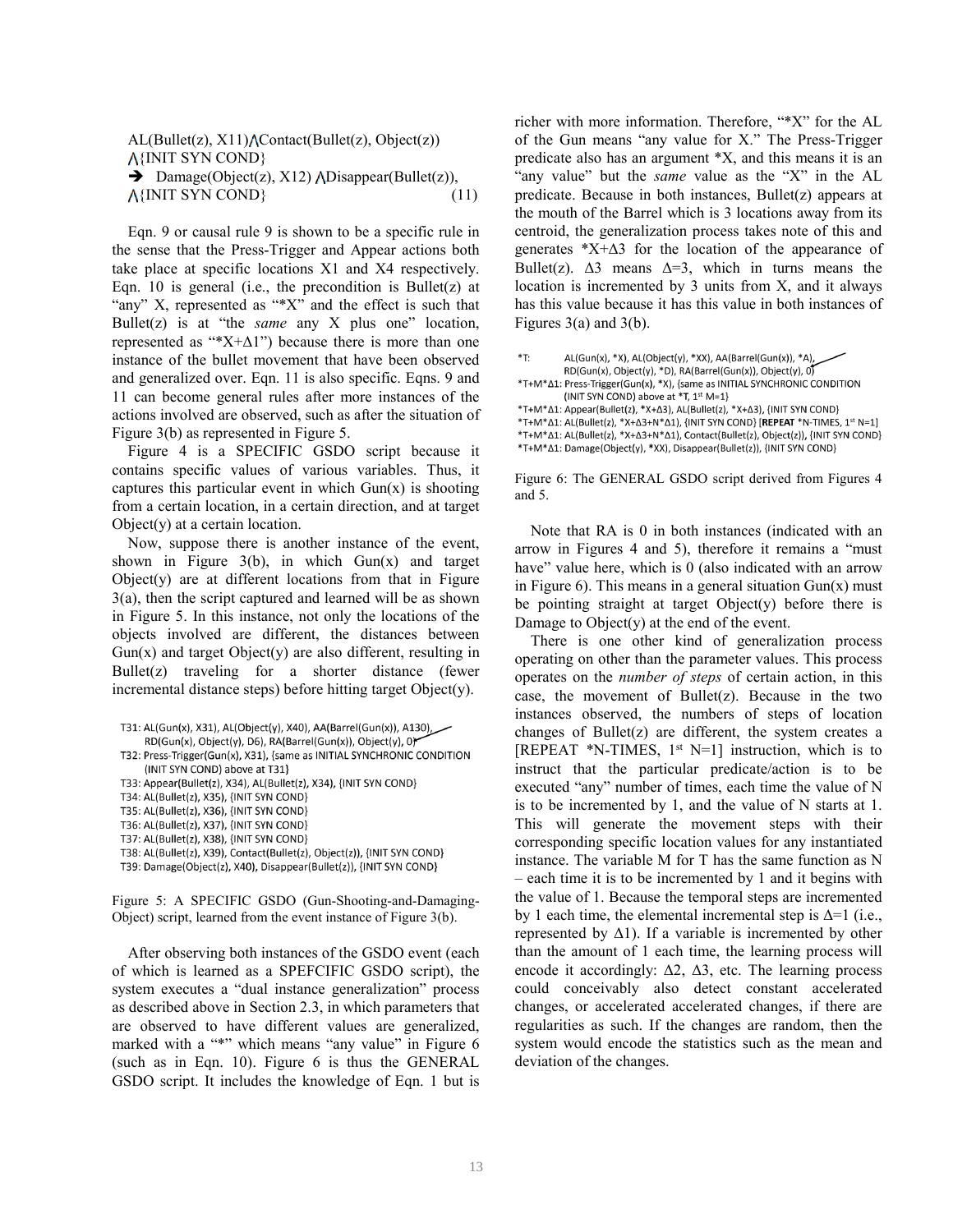## **2.5. Script Instantiation for Prediction and Problem Solving**

The instantiation of this GENERAL GSDO script of Figure 6, when a particular new event instance is encountered, would begin with setting the AL of  $Gun(x)$ and Object(y) to be at specific locations – i.e.,  $*X$  and \*XX will get these values – and the other values are then calculated accordingly. An instantiated version of the script can thus be used to predict: (a) that a Bullet $(z)$  will appear; (b) the time at which the target  $Object(y)$  will be hit; (c) that Damage to Object(y) will result. The script can also be used in reverse for problem solving – if Damage to Object(y) is desired for  $Gun(x)$  and  $Object(y)$  at certain locations, this script could be selected as it encodes in its "outcome" - its last step - a Damage(Object(y),  $*XX$ ) predicate. On invoking the script, it dictates that the Barrel of Gun(x) must point at Object(y)  $(RA...=0)$  in its first step, followed by a Press-Trigger action. Thus, this is returned as the solution to the problem.

## **3. Issues Related to General Causal Learning Framework**

There is a number of issues related to the above causal learning mechanisms involving diachronic and synchronic causal conditions leading to the learning of event scripts and these will be discussed in this section.

### **3.1. The Availability of Basic Visual Information**

The above process of learning diachronic and synchronic causal conditions requires the availability of various visual and physical parameters such as the absolute locations of various entities, the relative distances between entities, the absolute and relative orientations of the entities, etc. (Though not being used in the examples considered above, the constructs and structural dimensions of the entities involved would also be useful for formulating causal rules and event scripts.) It is reasonable to assume that this visual and physical information is available through the visual system. In fact, it has been argued and demonstrated in Ho [8] that without certain visual information, an agent would only be able to search randomly in the environment for food or other things to satisfy its needs, and its ability to survive would largely be dependent on chance. As a result, no "intelligent behavior" on their part could be emitted. Visual or other sensory information such as that above is essential for supporting the formulation of useful causal rules for intelligent behavior and survival. This is the indispensable essential causal role of visual and other sensory information. Thus, they have to be made available in an intelligent system to support intelligent behavior. The effort in naturally intelligent systems in evolving various sensory systems

and the effort in including various sensory systems especially computer vision systems in AI systems attest to the importance of providing sensory information and accordingly, this information is available for the learning of causal knowledge.

#### **3.2. The Identification of Event Script Boundary**

The identification of event boundary (start and end states) is currently an open question [14, 15]. The sequence of activities depicted in Figures 3-6 could be part of a longer sequence of activities and we have not discussed how they may be "carved out" or isolated from the longer sequence and encoded as belonging to a particular script with the starting and ending boundaries as shown in the figures, even though the mechanisms of the learning of diachronic and synchronic causal conditions as described above could proceed independently of this issue.

In general, there are two competing requirements to forming and encoding a script from a sequence of actions. From the point of view of problem solving, if there is a long chunk of script that can immediately be retrieved to fit the current requirement (of a problem stated in the form of a start and goal state), the problem solving process will be expedient. However, shorter sequences of actions are useful in the sense that they are more transferrable between problem solving situations. For example, an entire Restaurant Script such as that investigated by Schank [4] consisting of quite a long sequence of actions can be activated expediently to deal with the problem of alleviating hunger by eating at a restaurant, but the shorter sequences inside the script, such as the Payment Subscript, can be used in other problem situations if it is available separately. This issue merits further studies but below we describe and elaborate further the methods discussed in Ho [8] and propose some possible methods for this purpose:

- 1. If a sequence of actions is a result of problem solving, i.e., definite start and goal conditions were given earlier to a problem solving system and the system generates a sequence of actions as the solution, then that sequence of actions and the starting and ending states will be encoded in the script accordingly. This is a definitive way of bounding an event script as the start and end states are known and there is a purpose to the script as it serves a certain problem solving process.
- 2. If there is no activity in the environment for a relatively lengthy period of time before and after a sequence of actions, that sequence of actions is grouped into a script. (The problem with this criterion is the definition of "lengthy.")
- 3. Consider the example of the actions in Figure 4 that could be part of a longer sequence of actions. One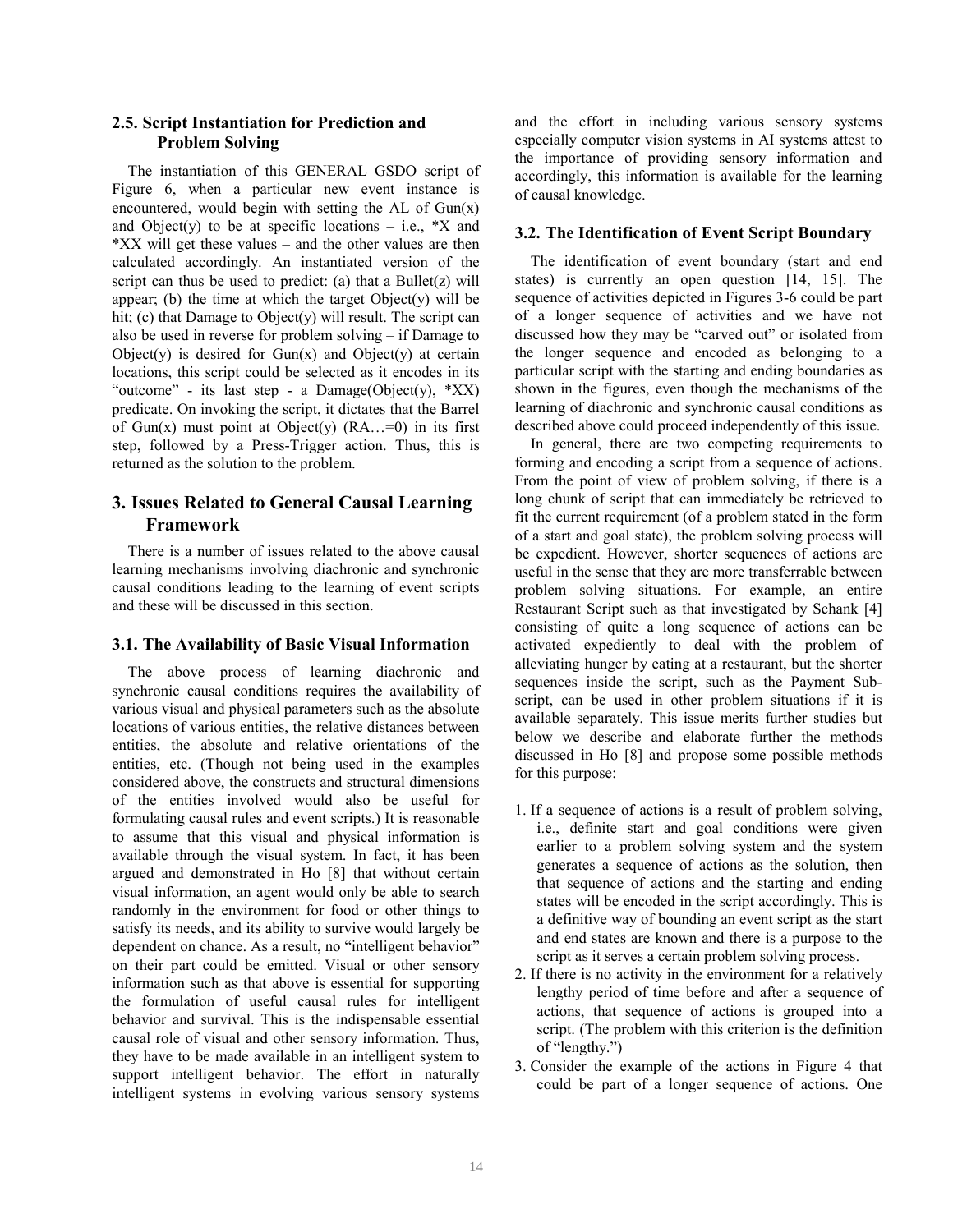could begin with any change of state, such as the Damage of  $Object(y)$  and the Disappearance of Bullet( $z$ ) as one end point of a script (the "goal") and trace "backward" until the causes of the entity causing the Damage, namely Bullet(z), are all accounted for. Since Press-Trigger causes Bullet(z) to Appear, that, and perhaps the step before that that specifies the synchronic condition, could together be identified as the starting condition of the script. Searching further backward, one could conceivably find another "Acquire-Gun" script.

In conclusion, more future work is required to address the issues of script boundary.

### **3.3. Opportunistic Learning of Causality and Event Stream Separation**

It has been shown in Ho and Liausvia [3] that in a "busy" environment in which many events are happening, the learning of causality is difficult. If an intelligent system fresh to the world is placed in a situation in which many never-before encountered events are happening, it would be difficult to learn what causes what. This is akin to what the psychologist William James said about an infant facing a "blooming and buzzing" confusion when he/she first experiences the world [16]. While it is not totally impossible to learn causality in a somewhat noisy environment, as shown by the work of Fire and Zhu [1] and Ho and Liausvia [2, 3], an intelligent system may actually have the opportunities to learn from a relatively quiet environment and then apply earlier learned knowledge to tease out the various streams of causalities in a "busy" environment. The situation is shown in Figure 7.



Figure 7: (a) Opportunistic situation: the movement of an object from a starting location to an ending location, learned and encoded as a Movement script. (b) Event stream separation in a busy environment: the movement of many objects simultaneously with a Press-Switch  $\rightarrow$  Light-On event.

Figure 7(a) shows an ideal situation in which something like a Movement script could be learned – an object moving from a starting location to an ending location. This would be like the bullet movement segment of the script in Figure 4. If nothing else is happening like in Figure 7(a), then the time-step-by-time-step causality of the change of the absolute location of the object (like the AL's in Figure 4) could be learned and chained together into a Movement script through a process as described in Section 2. We are also assuming that there could be two similar instances of Figure 7(a) that take place at different locations and times so that a *general* Movement script is learned, like in the case of Figure 6 for the GSDO script.

However, had the system encountered the situation in Figure 7(b) first, in which there are many objects moving, and in addition there is a Press-Switch  $\rightarrow$  Light-On event, it would be a situation of "blooming and buzzing" confusion – the movement of one object at one time instance could potentially be the cause of the movement of another object at the next time instance, etc. In the interest of not postulating too many spurious causalities, the system could be inhibited from attempting to learn causal rules when there are too many objects and actions involved, and there are no existing causal rules to discern the causalities between some of them.

However, in the event that the system had already learned a Movement script such as that in Figure 7(a), it could use that knowledge to achieve two things in the situation of Figure 7(b). Firstly, it can use the script to identify and separate the event streams in Figure  $7(b)$  – there will be 4 streams of movement actions that can be matched to the Movement script. Here we are using an "explaining away" mechanism – if a certain action of a certain object could be causing a certain other action, as encapsulated in a known script, then that action's effect is accounted for and the system will not seek another action elsewhere to be causally linked to it. Likewise, if a certain effect could be accounted for by a known cause encapsulated in a certain script, then the system will not seek other possible causes elsewhere. This way the action/event stream identification and separation of the 4 movement tracks in Figure 7(b) could be achieved. Secondly, once the movement actions are accounted for by the 4 Movement scripts, the situation is no longer "blooming and buzzing" with many unknown causalities, and the Press-Switch  $\rightarrow$  Light-On causality can then be learned. We believe this bootstrapping process is how the myriads of causalities in our seemingly complex environment are learned by natural intelligent systems and AI systems can also use the same mechanisms to learn these causalities.

#### **3.4. Extraction of Functionality from Scripts**

The GENERAL GSDO script of Figure 6 also encodes the operation and functionality of a gun. Earlier we conceived of Figure 6 as an event script. From the point of view of operation and functionality, we ask questions centered around the artifact, the gun. Let us consider the 5